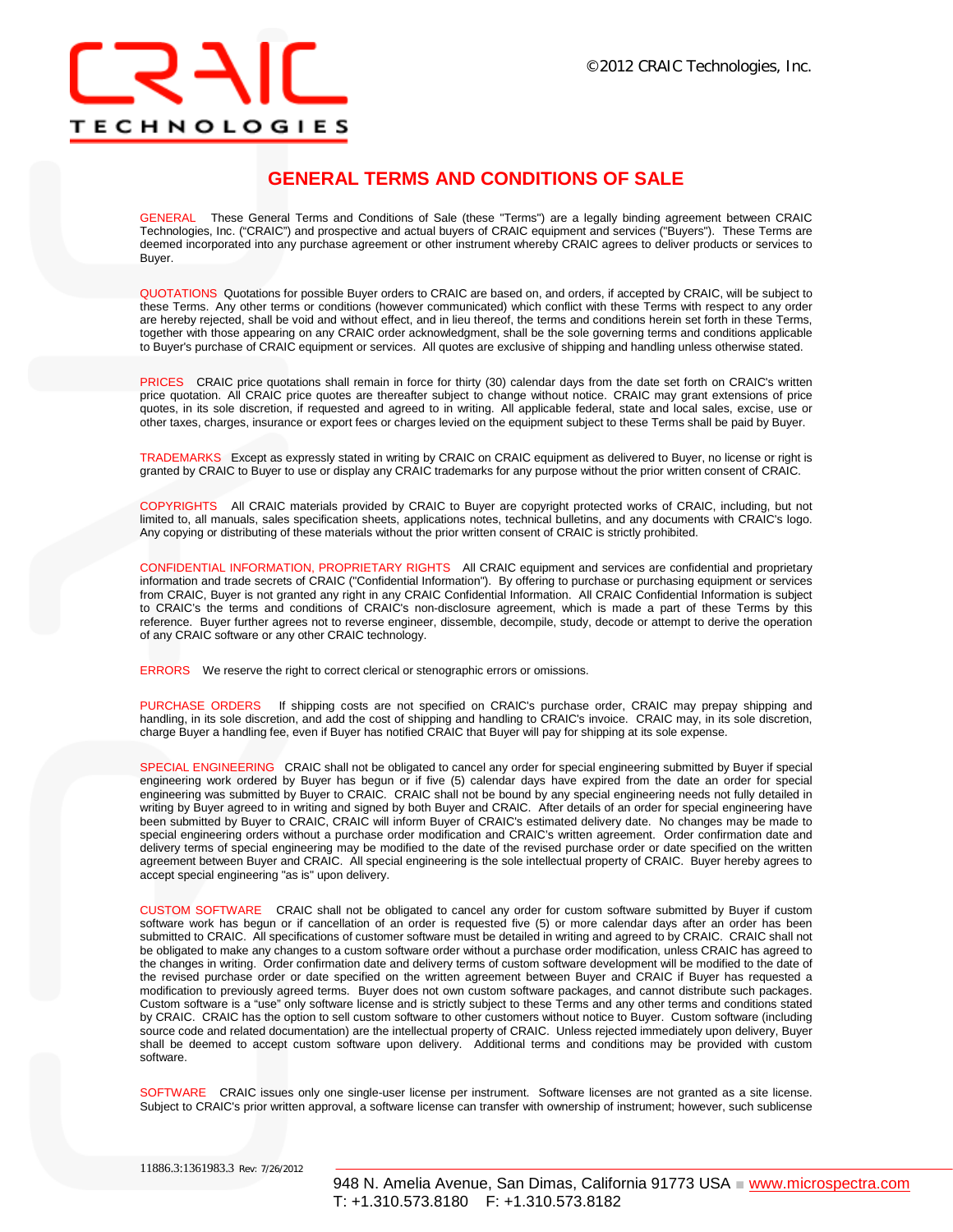## **TECHNOLOGIES**

will not transfer to a different instrument except in the case of an upgrade of a legacy system. CRAIC shall provide one back-up copy of the software upon delivery. Buyer at its option may back-up all relevant data. At no time, may Buyer use the software to operate a different instrument or use the software as an alternative instrument workstation. Backing-up shall only be performed by Buyer to re-construct current instrument software. Additional terms and conditions may be provided with software.

Any upgrades of the version of CRAIC software licensed by Buyer with an instrument shall be provided free of additional charge for the first year following purchase. Operating system software may only be upgraded by purchasing an upgrade package. It is the Buyer's sole responsibility to inquire if software upgrades are available for buyer's software package(s).

OPERATING SOFTWARE CRAIC guarantees that all computers are shipped with a then current operating software license. All licenses are valid for a single computer use. Full terms and conditions of the operating software should be obtained from the operating software manufacturer. CRAIC assumes no obligation to provide the terms and conditions of the operating software to any party.

VIRUSES CRAIC use reasonable efforts to ship its software and related products virus free, but disclaims responsibility for any viruses. CRAIC shall not be responsible for prior, pending or future loss of business or data; related actions; or downtime due to viruses on Buyer's system.

CALIBRATION It is Buyer's sole responsibility to maintain proper instrument calibration. If calibration standards are purchased, calibration certificates are valid for two (2) years. Calibration filters may be re-certified after two years, at CRAIC's standard charges for such recalibration as then in effect. CRAIC shall not be responsible for instrument calibration maintenance.

TERMS All purchases are subject to approval of CRAIC's Credit Department. CRAIC's Credit Department reserves the right to change payment terms at any time.

PARTIAL SHIPMENT Partial shipments will be invoiced as shipped. Payments are due and payable on CRAIC's invoice date.

DELIVERIES Deliveries are subject to confirmation at the time the firm (hard copy) purchase order is received by CRAIC.

SHIPMENT All shipments and deliveries, and CRAIC's decision of whether to accept any purchase order, are subject to the approval of CRAIC's Credit Department. All shipments are F.O.B. CRAIC's loading dock in San Dimas, California. Title and Risk of Loss shall pass to Buyer at the point of shipment unless CRAIC agrees otherwise in writing. At CRAIC's sole discretion, freight charges will be either may be added to CRAIC's invoice or shall be due and payable upon delivery of an invoice therefore. CRAIC is not responsible for any loss, damage or delay that may occur after goods have been accepted for shipment by the transportation company. Claims for shipping damages must be made with the carriers and Buyer irrevocably waives any right to bring a claim against CRAIC for shipping damages. CRAIC's listed packing prices are for products having standard domestic packing only and are subject to change without notice. Different packing prices may apply for overseas shipment, so please contact CRAIC for overseas shipping costs.

SHIPMENT DELAY If the requested or promised shipment date is delayed through no fault of CRAIC, CRAIC reserves the right, in its sole discretion, to invoice Buyer in advance of shipment under regular terms of payment. CRAIC may, in its sole discretion, invoice Buyer for shipments delayed because the Buyer indicates that it has not received or forwarded to CRAIC shipping releases and instructions.

DELIVERY CRAIC strives to make delivery within the time estimated by CRAIC, but failure to make delivery as estimated by CRAIC will not be considered cause for cancellation or for claims arising from such delay. The fulfillment of Buyer's order is contingent upon strikes, fires, shortages of raw material, delays of carriers or other delays or causes either unavoidable or beyond our control.

RETAINED OWNERSHIP OF INSTRUMENTS. All CRAIC products delivered to Buyer, even after installation at Buyer's facility, shall remain the sole and exclusive personal property of CRAIC until the full amount of CRAIC's invoice for such products has been paid by Buyer to CRAIC. Until such payment in full, Buyer shall hold such products in trust for CRAIC and shall have no power or authority whatsoever to sell, lease, mortgage, pledge, create any lien upon, hypothecate or otherwise dispose of in any manner, or encumber CRAIC's title to, any such products, or any proceeds thereof. If CRAIC's invoice is not paid in full within ten (10) business day after written notice from CRAIC to Buyer that payment on such invoice is overdue, CRAIC has the right and power to enter Buyer's facility and remove CRAIC's installed instrument(s) without any liability to CRAIC. Notwithstanding CRAIC's retention of title to such products, Buyer shall bear all risk of loss, and be fully responsible, for any damage or injury to such products after shipment to Buyer (unless and until such products are returned to or removed by CRAIC). The provisions of this section shall survive expiration or termination of this Agreement.

GRANT OF SECURITY INTEREST. To further secure its timely payment of all amounts owed to CRAIC, Buyer hereby grants a security interest to CRAIC in all products delivered by CRAIC to Buyer, even after installation at Buyer's facility, and all proceeds thereof. Buyer hereby authorizes CRAIC, which authorization shall remain effective and irrevocable until all amounts due from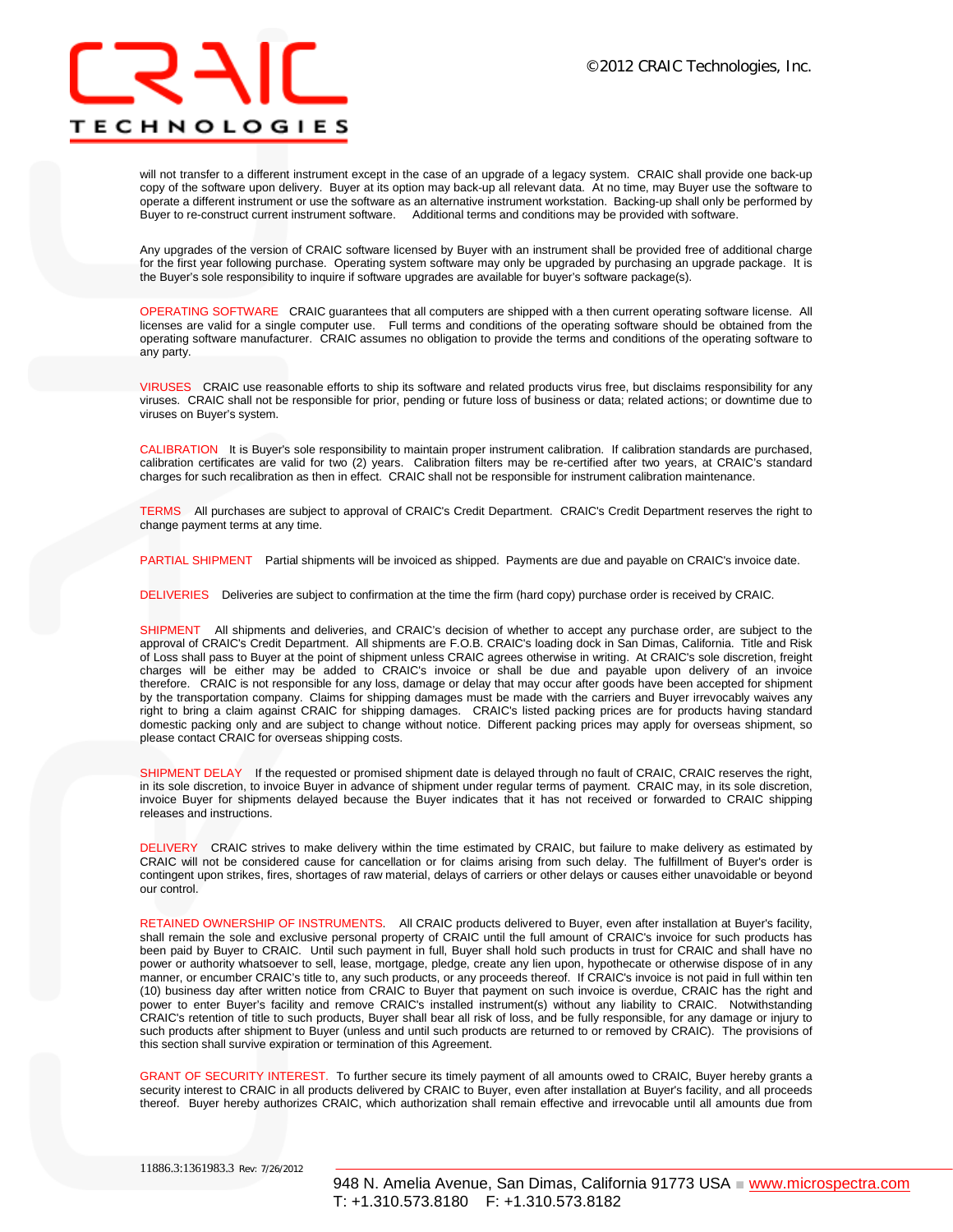

Buyer to CRAIC have been paid in full, to prepare and file in all appropriate state and county offices, UCC Financing Statements necessary to perfect and maintain CRAIC's security interest in all such products and proceeds. The provisions of this section shall survive expiration or termination of this Agreement.

CANCELLATION Buyer's attempted cancellation of orders are subject to the other terms and conditions state in these Terms and will be accepted by CRAIC only upon receipt of written notice by CRAIC and upon payment to CRAIC of reasonable and proper termination charges, as determined by CRAIC in its sole discretion.

RETURNS CRAIC does not accept product returns.

APPROVAL All contracts, agreements and proposals must be approved by CRAIC officers in writing.

PAYMENTS All equipment, tools and other facilities together with designs, inventions, and patents acquired, produced or used by CRAIC for the purpose of filling any order are and shall remain the property of CRAIC.

MINIMUM BILLING The minimum billing charge for all orders is \$100.00 plus transportation charges as indicated under "shipment."

INDEMNIFICATIONS Buyer shall be solely responsible for applying for and obtaining any permits and inspections required for the installation and/or use of the products. CRAIC EXPRESSLY DISCLAIMS ANY REPRESENTATION OR WARRANTY THAT THE PRODUCTS OR SERVICES WILL COMPLY WITH ANY FEDERAL, STATE OR LOCAL LAWS, ORDINANCES, REGULATIONS, CODES OR STANDARDS, EXCEPT AS PARTICULARLY SPECIFIED AND AGREED UPON IN WRITING BY AN AUTHORIZED REPRESENTATIVE OF CRAIC.

CRAIC shall not be responsible for any losses or damages sustained by Buyer or any other party as a result of improper installation, misapplication, or user misinterpretation of data of the products. Buyer shall defend, indemnify and hold harmless CRAIC and its directors, officers, employees, independent contractors, agents, licensors, vendors, or suppliers against any loss, damage, claim, suit, liability, judgment or expense (including, without limitation, attorney's fees) arising out of or in connection with any injury, disease or death of persons (including, without limitation, Buyer's employees, independent contractors, agents or customers) or damage to or loss of any property or the environment, or violation of any applicable laws or regulations resulting from or in connection with the sale, transportation, installation, use, or repair of the products by Buyer or of the information, designs, services or other work supplied to Buyer, whether caused by the concurrent and/or contributory negligence of Buyer, Seller, or any of their directors, officers, employees, independent contractors, agents, licensors, vendors, or suppliers.

BANKRUPTCY Neither bankruptcy nor insolvency shall release Buyer from any payment obligation to CRAIC.

WARRANTY PLEASE SEE CRAIC'S ONE-YEAR LIMITED WARRANTY STATEMENT FOR FULL DESCRIPTION OF COVERAGE, AND THE TERMS AND CONDITIONS THEREOF.

TECHNICAL SUPPORT CRAIC shall provide free technical support by telephone or electronic communication to the original Buyer during the warranty period. All warranties are for a period of one (1) year unless otherwise indicated by CRAIC. The warranty period shall commence on shipping date. CRAIC shall use reasonable efforts to respond to inquiries during normal business hours. When CRAIC's warranty period expires, Buyer may purchase a service contract to maintain technical support. Please contact CRAIC for more details.

DISCLAIMER OF WARRANTIESEXCEPT AS EXPRESSLY PROVIDED IN CRAIC'S STANDARD ONE-YEAR LIMITED WARRANTY (AS IN EFFECT FROM TIME TO TIME), TO THE FULLEST EXTENT PERMITTED BY LAW, CRAIC DISCLAIMS ALL REPRESENTATIONS, WARRANTIES AND CONDITIONS OF ANY KIND (EXPRESS, IMPLIED, STATUTORY OR OTHERWISE, INCLUDING BUT NOT LIMITED TO THE WARRANTIES OF MERCHANTABILITY AND FITNESS FOR A PARTICULAR PURPOSE, TITLE AND NON-INFRINGEMENT OF PROPRIETARY RIGHTS) AS TO THE INSTRUMENT AND CRAIC'S SERVICES AND ALL EQUIPMENT, INFORMATION AND PRODUCTS PROVIDED BY CRAIC.

LIABILITIES DISCLAIMERTO THE MAXIMUM EXTENT PERMITTED BY APPLICABLE LAW, IN NO EVENT WILL CRAIC OR ITS AFFILIATES BE LIABLE TO BUYER (OR ANY THIRD PARTY MAKING CLAIMS THROUGH BUYER) FOR ANY DAMAGES WHATSOEVER, INCLUDING BUT NOT LIMITED TO ANY INDIRECT, SPECIAL, CONSEQUENTIAL, PUNITIVE OR INCIDENTAL DAMAGES, OR DAMAGES FOR LOSS OF USE, PROFITS, DATA OR OTHER INTANGIBLES, OR THE COST OF PROCUREMENT OF SUBSTITUTE GOODS OR SERVICES, ARISING OUT OF OR RELATED TO THE USE, INABILITY TO USE, UNAUTHORIZED USE, PERFORMANCE OR NON-PERFORMANCE OF THE INSTRUMENT OR THE SERVICES, EVEN IF CRAIC HAS BEEN ADVISED PREVIOUSLY OF THE POSSIBILITY OF SUCH DAMAGES AND WHETHER SUCH DAMAGES ARISE IN CONTRACT, NEGLIGENCE, TORT, UNDER STATUTE, IN EQUITY, AT LAW OR OTHERWISE. THE BUYER'S SOLE AND EXCLUSIVE REMEDY IS FOR REPAIR OR REPLACEMENT OF THE NON-CONFORMING PRODUCT OR PART THEREOF IN ACCORDANCE WITH THE TERMS AND CONDITIONS OF CRAIC'S STANDARD ONE-YEAR LIMITED WARRANTY (AS IN EFFECT FROM TIME TO TIME) AND THESE TERMS.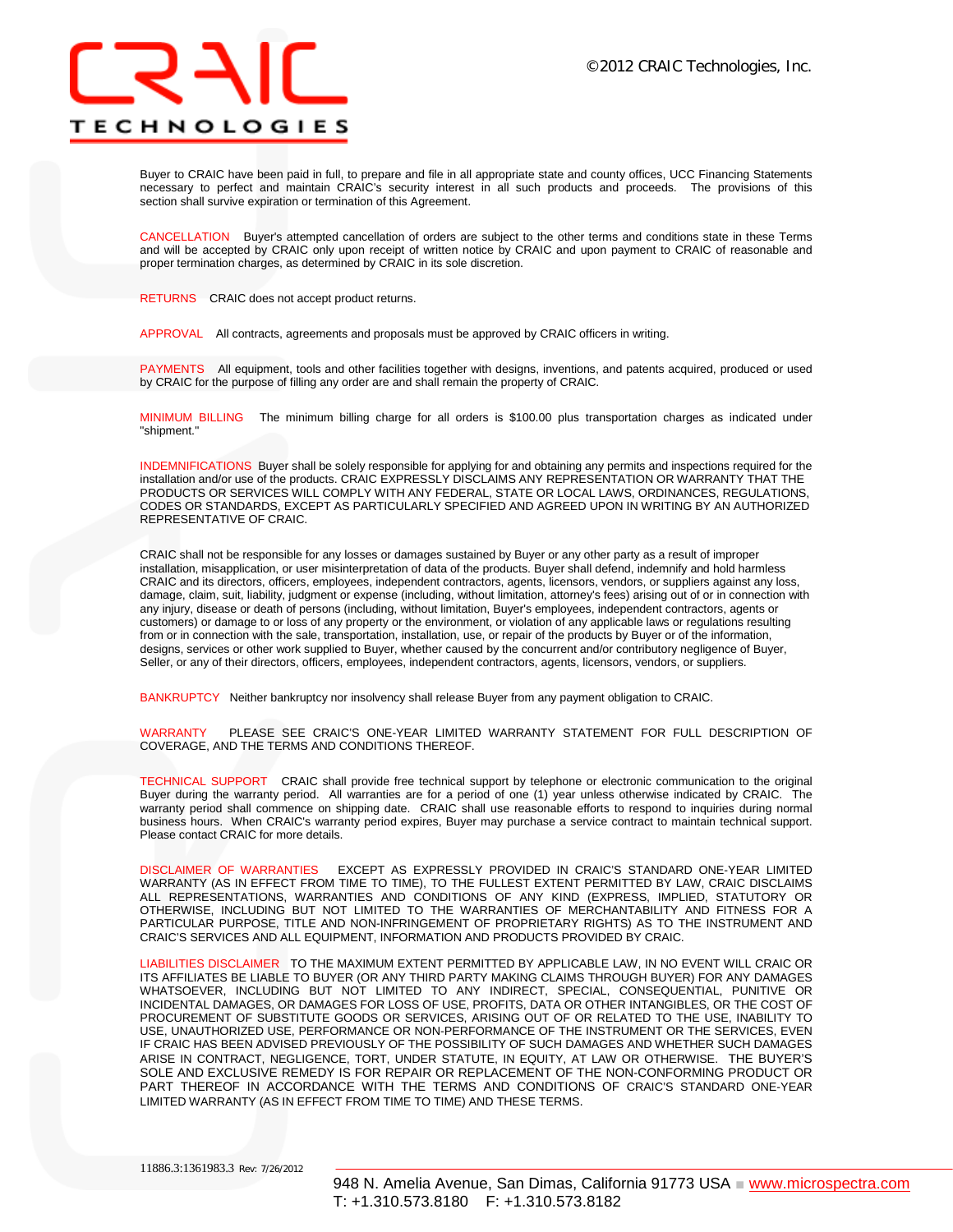

REPRESENTATIONS AND WARRANTIES MADE BY ANY PERSON, INCLUDING ITS AUTHORIZED DEALERS, REPRESENTATIVES AND EMPLOYEES OF CRAIC WHICH ALTER OR ARE IN ADDITION TO THESE TERMS SHALL NOT BE BINDING UPON CRAIC UNLESS IN WRITING AND SIGNED BY ONE OF ITS OFFICERS.

MISCELLANEOUSThis Contract is the entire agreement between Customer and CRAIC with respect to the subject matter hereof. This Contract supersedes any and all prior or contemporaneous agreements between Customer and CRAIC with respect to the subject matter hereof. If any part of this Contract is determined to be invalid or unenforceable, it will not impact any other provision of this Contract, all of which will remain in full force and effect. This Contract is governed by, and will be interpreted in accordance with, the laws of the State of California, without regard to any choice of law provisions that would cause the laws of any other jurisdiction to apply. Customer agrees that, with the exception of injunctive relief sought by CRAIC for any violation of CRAIC's proprietary or other rights, any and all disputes relating to this Contract or Customer's use of the instrument shall be resolved by arbitration in accordance with the then-current rules of the American Arbitration Association (the "AAA") before an independent arbitrator designated by the AAA. The location of arbitration shall be Los Angeles, California, USA. The prevailing party in any such arbitration shall be entitled to the award of reasonable outside attorneys' fees and costs of arbitration from the non-prevailing party.

CUSTOMER RESPONSIBILITIES It is the customer's responsibility to maintain a current copy of the general terms and conditions of sale. The most current copy will always be available on our website, www.microspectra.com.

\*The terms of this contract are subject to change without notice.